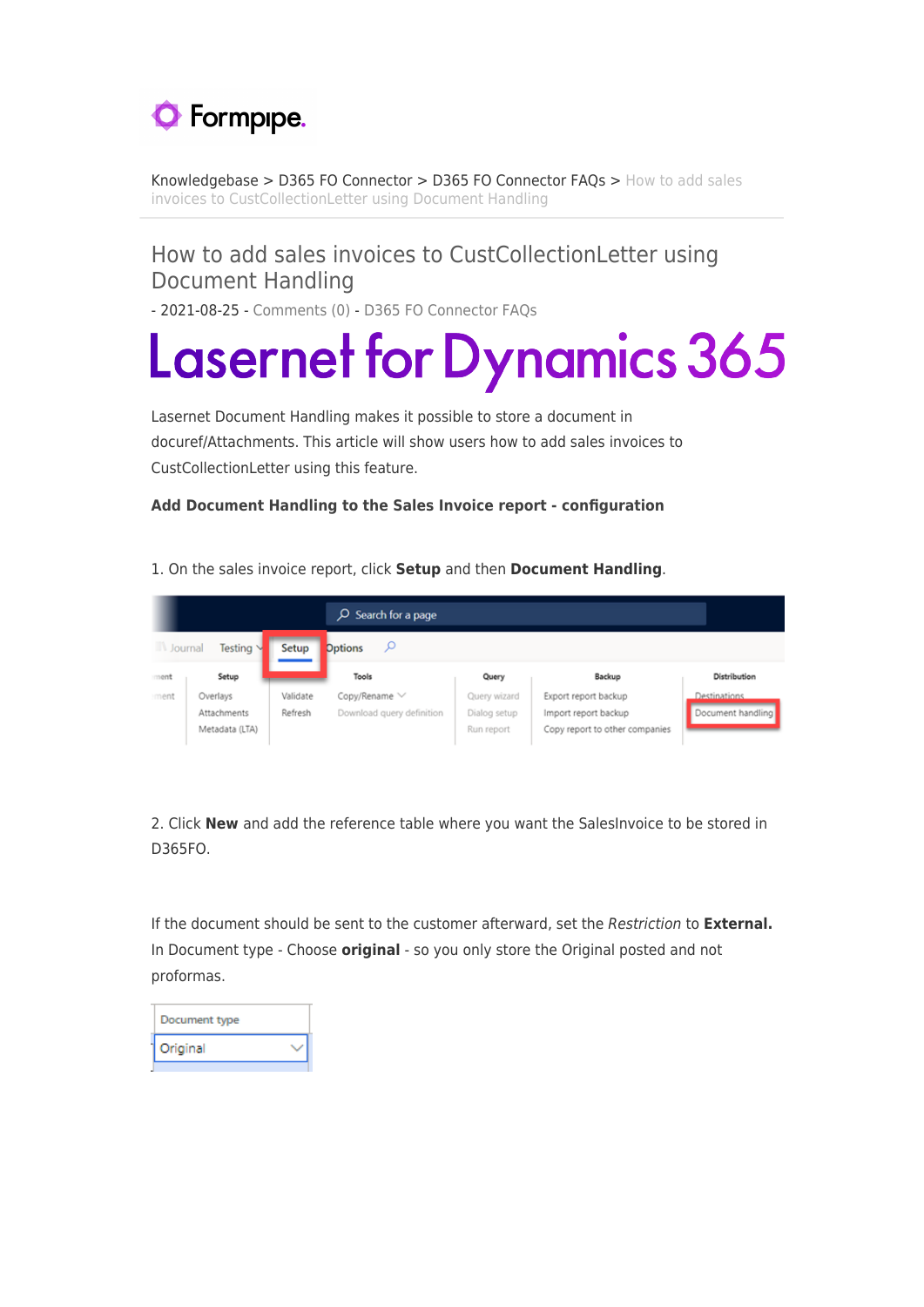| C<br>÷                                | disupportteam29a94d6ba945a23ffaos.cloudax.dynamics.com/?cmp=USMF8mi=LACReport                                                                             | ÷               |   |   | D 8                        |
|---------------------------------------|-----------------------------------------------------------------------------------------------------------------------------------------------------------|-----------------|---|---|----------------------------|
| <b>Finance and Operations Preview</b> | C Search for a page<br><b>USMF</b>                                                                                                                        | ۵               |   | ۰ | 2 <sup>1</sup>             |
| 品 Save + New 自 Delete OPTIONS D       |                                                                                                                                                           | œ               | a | O | ದಿ ದ                       |
| P Filter<br>All reports               | DOCUMENT HANDUNG OF SALES/NVOICEREPLACEMENT   SALES/NVOICEREPLACEMENT : YES<br>SalesInvoiceReplacement Stip generic document handling<br>No.<br>$\bullet$ |                 |   |   |                            |
|                                       | Save report file in document handling                                                                                                                     |                 |   |   | $\mathcal{N}_{\mathrm{c}}$ |
| SalesInvoiceReplacement               | + New B Delete 个 Up ↓ Down                                                                                                                                |                 |   |   |                            |
|                                       | Document reference table<br>Restriction<br>Document type   PDF<br>Fax<br>Type<br>Printer<br>v                                                             | Custom p., De., |   |   |                            |
|                                       | ☑<br>$\vee$ $\begin{array}{c c} \hline \end{array}$ All types $\vee$ $\boxed{\triangleleft}$<br>Custinvoicelour<br>Internal V File<br>⊔<br>v<br>⊔         |                 |   |   |                            |
|                                       | Condition<br>Condition<br>n.                                                                                                                              |                 |   |   | $\mathcal{A}_\mathbf{L}$   |

3. In the Notes panel, create a **Description**, **Note** and **values used in notes**.

| →<br>C                                | iii dksupportteam29a94d6ba945a23ffaos.cloudax.dynamics.com/?cmp=USMF8tmi=LACReport |                                                                                           |
|---------------------------------------|------------------------------------------------------------------------------------|-------------------------------------------------------------------------------------------|
| <b>Finance and Operations Preview</b> | O Search for a page                                                                |                                                                                           |
| + New iii Delete OPTIONS<br>品 Save    | $\circ$                                                                            |                                                                                           |
| $\rho$ Filter<br>All reports          | SalesInvoiceReplacement Skip generic document handling<br>No.                      | DOCUMENT HANDLING OF SALESINVOICEREPLACEMENT   SALESINVOICEREPLACEMENT : YES<br>$\bullet$ |
| SalesInvoiceReplacement               | <b>Notes</b><br>Description                                                        | Note                                                                                      |
|                                       | PWI Lasernet created SalesInvoi                                                    | PWI Lasernet created<br>SalesInvoice %1                                                   |
|                                       | Values used in notes<br>CustInvoiceJour.InvoiceId %1                               |                                                                                           |

4. Print a sales invoice and view the attachments from the CustInvoiceJour.

The document is now stored where required.

Here you can see the Description and the value in notes - showing the invoiceId: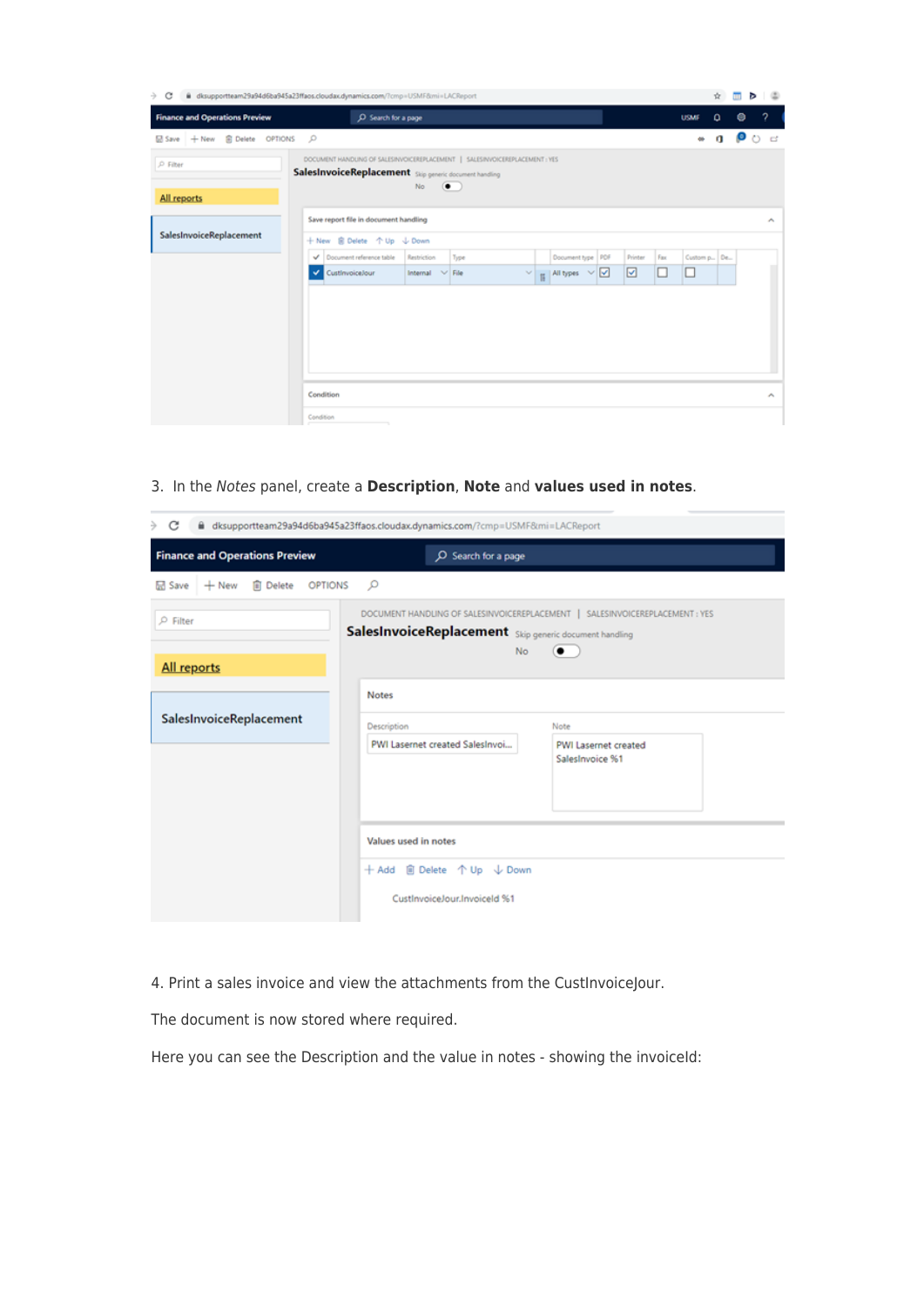| <b>Finance and Operations Preview</b>                 | O Search for a page                                                                                                                                                                                                                                                                                                                                                                                                                                                                                                                                                                                                                                                                                                                                                                                                                                                                                                                                                                                                      |                                                                                                                                            |
|-------------------------------------------------------|--------------------------------------------------------------------------------------------------------------------------------------------------------------------------------------------------------------------------------------------------------------------------------------------------------------------------------------------------------------------------------------------------------------------------------------------------------------------------------------------------------------------------------------------------------------------------------------------------------------------------------------------------------------------------------------------------------------------------------------------------------------------------------------------------------------------------------------------------------------------------------------------------------------------------------------------------------------------------------------------------------------------------|--------------------------------------------------------------------------------------------------------------------------------------------|
| $\mathscr{O}$ Edit $+$ New $\vee$<br><b>ID</b> Delete | プ Open ③ Options<br>$\bigcirc$ References $\bigcirc$ Created by $\vee$ OPTIONS                                                                                                                                                                                                                                                                                                                                                                                                                                                                                                                                                                                                                                                                                                                                                                                                                                                                                                                                           | ۹                                                                                                                                          |
| $P$ Filter<br><b>PWI Lasernet created Sale</b>        | ATTACHMENTS FOR INVOICE: CIV-000696, US-025<br>Description<br>Type<br>PWI Lasernet created SalesInvoi<br>File                                                                                                                                                                                                                                                                                                                                                                                                                                                                                                                                                                                                                                                                                                                                                                                                                                                                                                            | Attached<br>Yes<br>$\bullet$                                                                                                               |
| File                                                  | General                                                                                                                                                                                                                                                                                                                                                                                                                                                                                                                                                                                                                                                                                                                                                                                                                                                                                                                                                                                                                  |                                                                                                                                            |
|                                                       | <b>DETAILS</b><br><b>CREATE</b><br><b>Notes</b><br>Created by                                                                                                                                                                                                                                                                                                                                                                                                                                                                                                                                                                                                                                                                                                                                                                                                                                                                                                                                                            |                                                                                                                                            |
| <b>Finance and Operations Preview</b>                 | O Search for a page                                                                                                                                                                                                                                                                                                                                                                                                                                                                                                                                                                                                                                                                                                                                                                                                                                                                                                                                                                                                      |                                                                                                                                            |
| $\mathscr O$ Edit<br><b>ID</b> Delete<br>$+$ New $-$  | 入 Open ⑥ Options<br>$\bigcirc$ References $\bigcirc$ Created by $\vee$ OPTIONS                                                                                                                                                                                                                                                                                                                                                                                                                                                                                                                                                                                                                                                                                                                                                                                                                                                                                                                                           | Q                                                                                                                                          |
| P Filter<br><b>PWI Lasernet created Sale</b>          | ATTACHMENTS FOR INVOICE: CIV-000696, US-025<br>Description<br>Type<br>File<br>PWI Lasernet created SalesInvoi                                                                                                                                                                                                                                                                                                                                                                                                                                                                                                                                                                                                                                                                                                                                                                                                                                                                                                            | Attached<br>Yes<br>$\bullet$                                                                                                               |
| File                                                  | 456 Green Hoad Fartest<br>CIV-000696<br>Number<br>Bluefield, WA 24701<br>USA<br>12/14/2016<br>US-025<br><b>Invoice date</b><br><b>Invoice account</b><br>Your ref.<br>Karl Bystrom<br>Our ref.<br>Sales only<br>000722<br>Net 30 days<br>11<br><b>Rem number Description</b><br>Quantity Unit<br><b>Unit price Discount</b><br>00001<br><b>Md-Range Speaker</b><br>4.00 mm<br>480.00<br>1,0001<br>Md-Range Speaker 2<br>4.00 <sub>ms</sub><br>500.00<br>POOT<br>Acoustic Foam panel<br>6.00 ea<br>37.00<br>00003<br>Standard Speaker<br>6.00 ma<br>220.00<br>T0001<br>Speaker cable 10<br>7.00 mm<br>500.00<br><b>COOL4</b><br>High End Speaker<br>4.00 mm<br>2,000.00<br>Television M120 37" Silver<br>TODOL<br>7.00 ma<br>350.00<br>T0002<br><b>Projector Television</b><br>6.00 mm<br>3,750.00<br><b>T0005</b><br>Television HDTV X590 52" White<br>2,890.00<br>2.00 <sub>ms</sub><br>TODGS<br>Surround Sound Receiver<br>450.00<br>$2.00$ ma<br>0.00<br>0.00<br>This text is from the Sales Order Invoice form notes | <b>Amount</b><br>1,920.00<br>2,000.00<br>222.00<br>1,320.00<br>3,500.00<br>8,000.00<br>2,450.00<br>22,500.00<br>5,780.00<br>900.00<br>0.00 |
|                                                       | More details<br><b>IDENTIFICATION</b><br>Type<br>File<br>Company account<br>usmf                                                                                                                                                                                                                                                                                                                                                                                                                                                                                                                                                                                                                                                                                                                                                                                                                                                                                                                                         |                                                                                                                                            |

## **Add CustInvoiceJour table to CustCollectionJour Query wizard**

1. From the ribbon, click **Query wizard** and add the CustInvoiceJour table to CustCollectionJourTmp.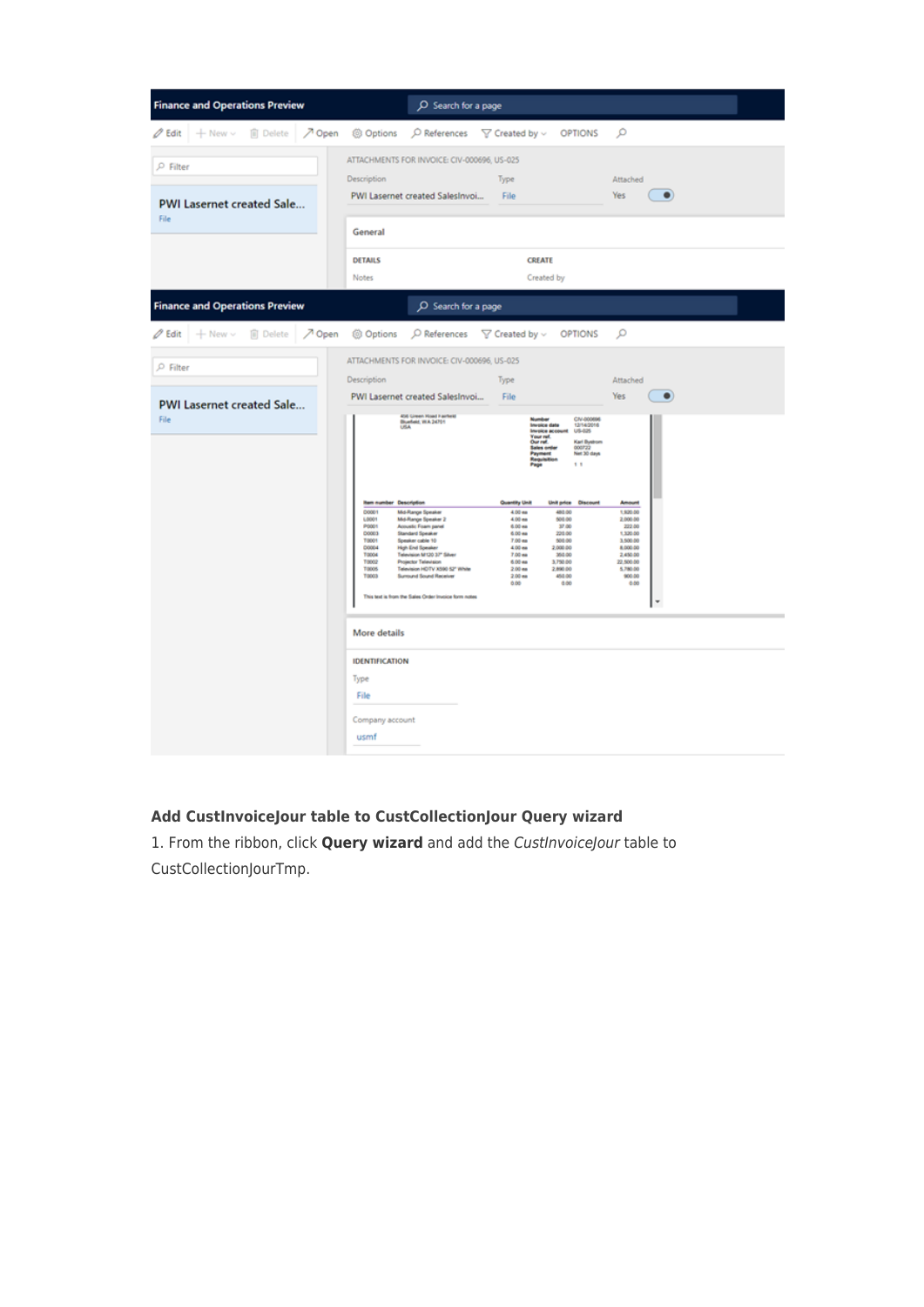## Selected tables

| $\rightarrow$ | $\mathbb{R}^6$ Relation/Layout $\mathbb{R}$ Load from report |
|---------------|--------------------------------------------------------------|
| $\pm$         | Data sources<br>◢<br>Query                                   |
|               | 4 CustCollectionLetterJour                                   |
| $\leftarrow$  | CustInvoiceJour                                              |

#### **4 PROPERTIES**

| Property    | Value                 | A           |
|-------------|-----------------------|-------------|
| Name        | CustInvoiceJour       |             |
| Parent      | CustCollectionJourTmp |             |
| Table name  | CustInvoiceJour       |             |
| Join        | OuterJoin             |             |
| Fetch       | One2Many              |             |
| Layout      | Nested                |             |
| Top records |                       | Ħ           |
|             |                       | <b>Back</b> |

The relations are displayed as follows: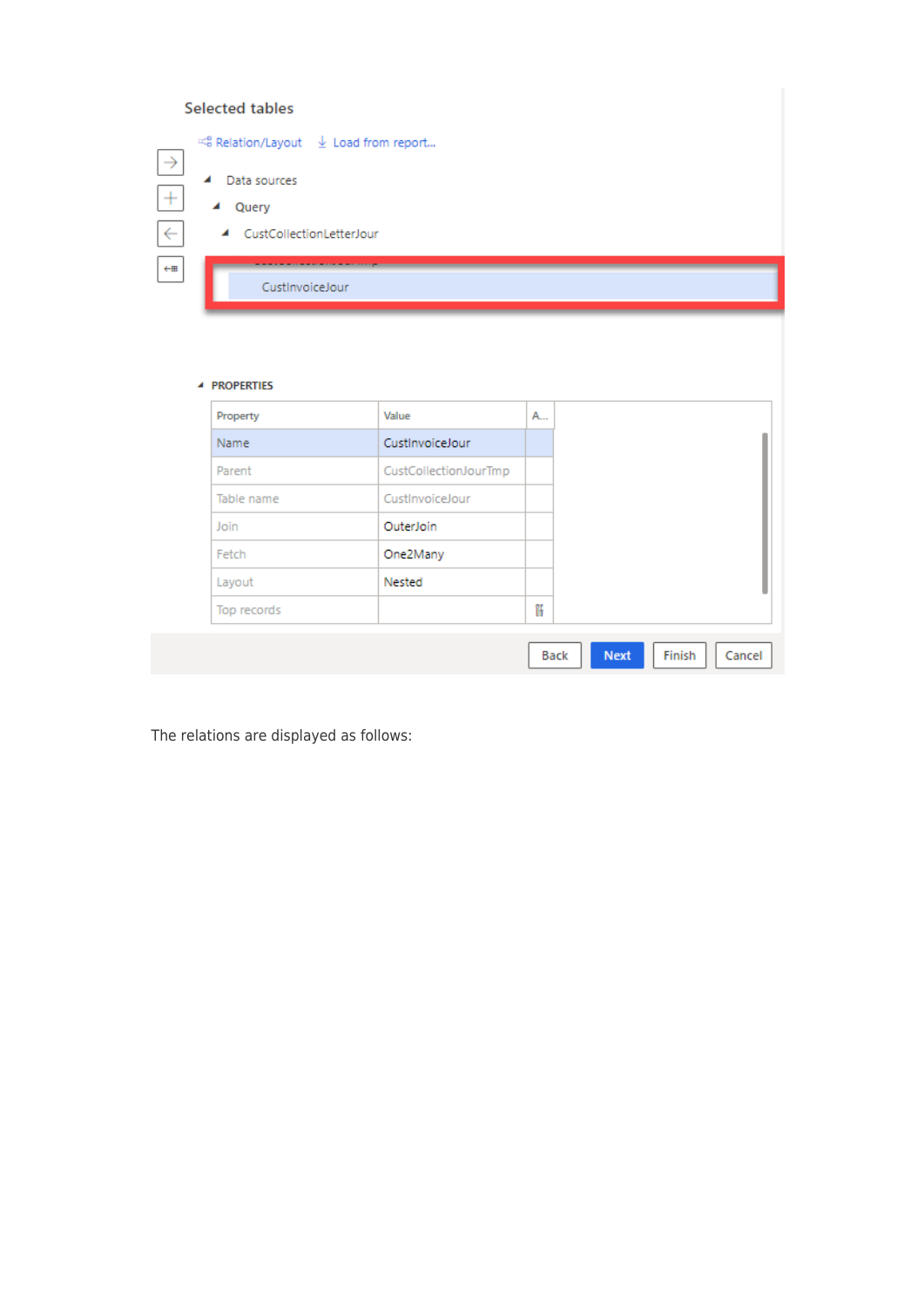| Relation               |                                  |        |                 |  |
|------------------------|----------------------------------|--------|-----------------|--|
| Data source            | Parent                           | Layout |                 |  |
| CustinvoiceJour        | CustCollectionJourTmp            | Nested | $\checkmark$    |  |
| PARAMETERS             |                                  |        |                 |  |
| Join                   | Fetch                            |        |                 |  |
| OuterJoin              | $\sim$<br>1: n                   |        |                 |  |
| Fields                 |                                  |        |                 |  |
| + New <b>ID</b> Delete |                                  |        |                 |  |
| Related table          | Related field                    |        | CustInvoiceJour |  |
| CustCollectionJourTmp  | CustCollectionTrans_Invoice<br>▽ |        |                 |  |
|                        |                                  |        | Invoiceld       |  |
|                        |                                  |        |                 |  |
|                        |                                  |        |                 |  |
|                        |                                  |        |                 |  |
|                        |                                  |        |                 |  |
|                        |                                  |        |                 |  |
|                        |                                  |        |                 |  |
|                        |                                  |        |                 |  |
|                        |                                  |        |                 |  |
|                        |                                  |        |                 |  |
|                        |                                  |        |                 |  |
|                        |                                  |        |                 |  |

## 2. Add Docuref to CustInvoiceJour.

Since we are on the line level for the Invoice numbers, several invoice attachments can be added to our CustCollectionLetter.

### **Selected tables**

| $\leq$ Relation/Layout $\quad \perp$ Load from report |
|-------------------------------------------------------|
| Data sources<br>◢                                     |
| Query<br>◢                                            |
| CustCollectionLetterJour<br>◢                         |
| CustCollectionJourTmp<br>◢                            |
| CustInvoiceJour<br>◢                                  |
| DocuRef                                               |
|                                                       |

The relations are displayed as follows: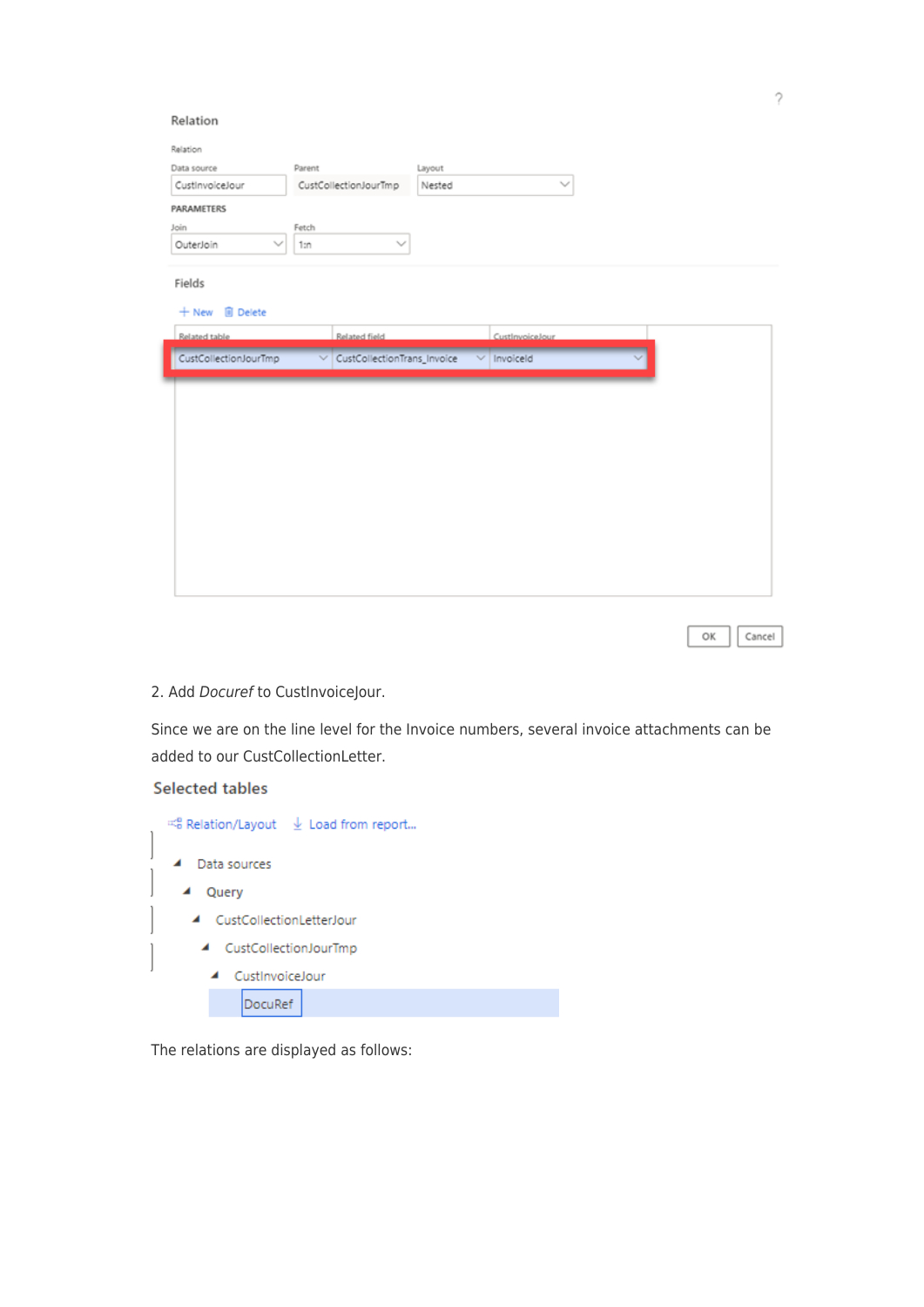#### Relation

| Data source               | Parent       |                 | Layout |                   |              |
|---------------------------|--------------|-----------------|--------|-------------------|--------------|
| DocuRef                   |              | CustInvoiceJour | Nested | $\checkmark$      |              |
| PARAMETERS                |              |                 |        |                   |              |
| Join                      | Fetch        |                 |        |                   |              |
| $\checkmark$<br>OuterJoin | 1:n          | $\checkmark$    |        |                   |              |
| Fields                    |              |                 |        |                   |              |
| + New     Delete          |              |                 |        |                   |              |
| Related table             |              | Related field   |        | DocuRef           |              |
| CustInvoiceJour           | $\checkmark$ | Tableld         |        | $\vee$ RefTableId | $\checkmark$ |
|                           |              | Recid           |        | RefRecid          |              |

3. Add the field LACAddAttachments() to the query and then click **Finish**.

This field allows the docuref to be added several times/per line.

## **Attach the above Sales Invoice to the Collection letter**

1. Navigate to **Lasernet** > **Reports,** find the Collection letter and click **Attachments**.

| ▦      |                                                        | <b>Finance and Operations</b> | $O$ Search for a page             |                                           |                         |                                                        |
|--------|--------------------------------------------------------|-------------------------------|-----------------------------------|-------------------------------------------|-------------------------|--------------------------------------------------------|
| $=$    | <b>品</b> Save                                          | $+$ New                       | <b>Delete</b><br><b>N</b> Journal | Testing $\vee$                            | ىر<br><b>Options</b>    |                                                        |
| ⋒      |                                                        | Configuration                 | Replacement                       | Setup                                     |                         | Tools                                                  |
| ☆<br>⊙ | Form links<br>Structure<br>Alert links<br>Data sources |                               | Replacement                       | Overlays<br>Attachments<br>Metadata (LTA) |                         | Copy/Rename V<br>Validate<br>Download query definition |
| ਕਾ     |                                                        | Query                         |                                   | Cheque_USReplacement                      | Custom query: ChequeTmp |                                                        |
| 睚      |                                                        | Query                         |                                   | CustAccountStatement_Replace              | Custom query: CustTable |                                                        |

2. Click New to create a new line

3. Add the **DocuRef** table and only include the attachments with restriction **External** (should be the same restriction as set up in the Document Handling step).

The sales invoices will be attached to your CustCollectionLetter emails like this: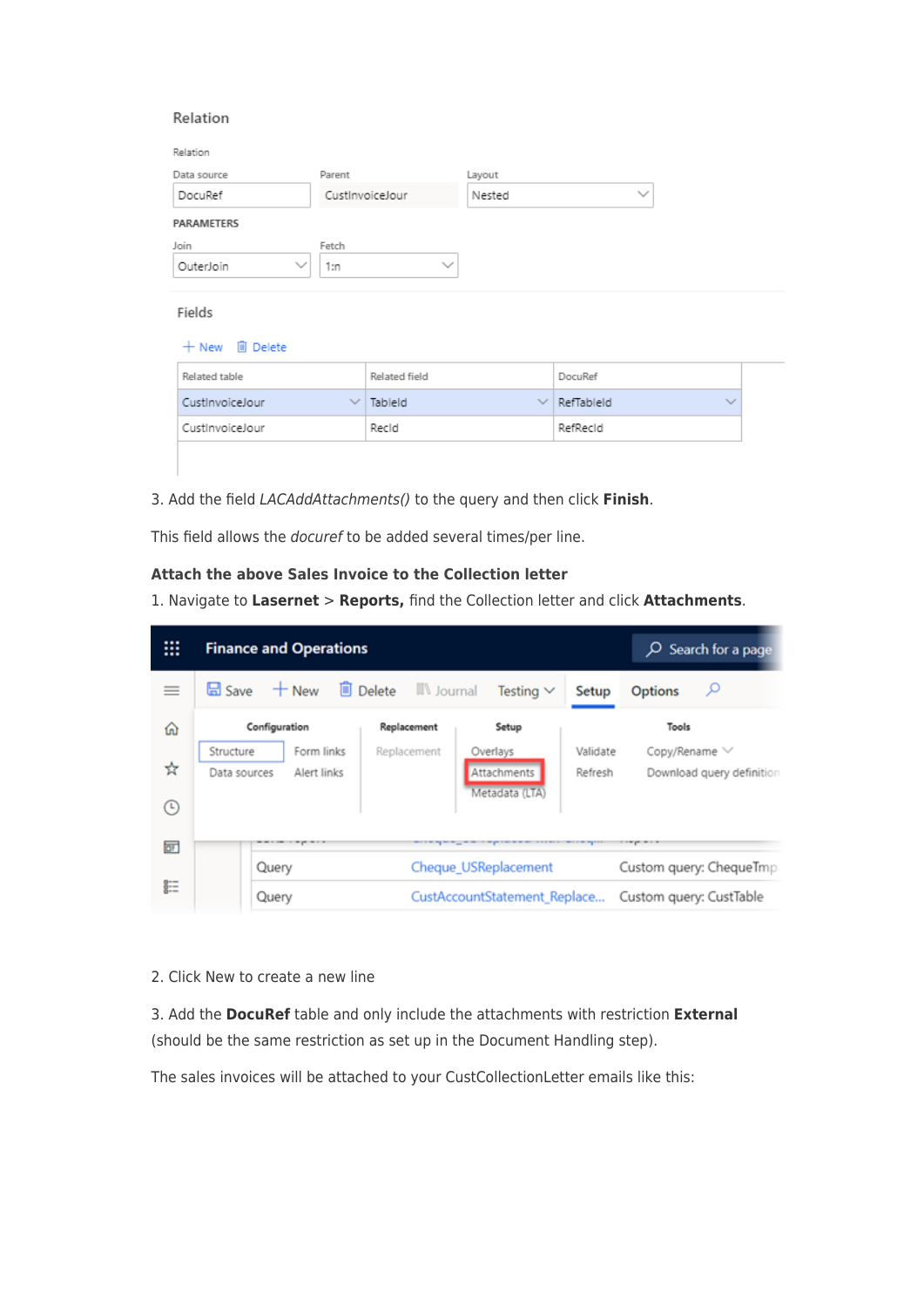## DocumentHandling

| demo lasernet<br><b>DL</b><br>To Pernille Wichmann                                      | ≪<br><br>⊸<br>15.49 |
|-----------------------------------------------------------------------------------------|---------------------|
| CustCollectionJour_3671_20200130_144843.PDF<br>كحر<br>$\checkmark$<br>por<br>321 KB     | ۰                   |
| SalesInvoiceMIWI_DA04DAEC7961450F9D6BB8E2E0BB82BB.PDF<br>슮<br>$\checkmark$<br>332 bytes |                     |
| SalesInvoiceMIWI_108AA5BD587245CDA447E79CDADD8183.PDF<br>$\sim$                         | $\mathbf{v}$        |
| DocumentHandling                                                                        |                     |

#### **Additional information**

In a Collection letter process, there are several interactions with the customer:

Collection letter 1

Collection letter 2

Collection letter 3

Etc.

| $\mathscr O$ Edit                                                                     |                  | Print                                           | Voucher<br>Lasernet $\vee$                                   | Transactions          | <b>Options</b> | $\alpha$                                                  |                                                                               |                     |                                         |                            |  |
|---------------------------------------------------------------------------------------|------------------|-------------------------------------------------|--------------------------------------------------------------|-----------------------|----------------|-----------------------------------------------------------|-------------------------------------------------------------------------------|---------------------|-----------------------------------------|----------------------------|--|
| Personalize<br>Always open for editing<br>Personalize this page<br>Add to workspace V |                  | Security diagnostics<br>Advanced filter or sort | Page options<br>Get a link V<br>Record info<br>Change view V |                       |                | Share<br>Create a custom alert $\vee$<br>Manage my alerts |                                                                               |                     |                                         |                            |  |
| 7                                                                                     |                  | Collection letter journal<br>$\rho$ Filter      |                                                              | <b>Status</b><br>All  | $\sim$         | Printed<br>All                                            | $\checkmark$                                                                  |                     |                                         |                            |  |
|                                                                                       |                  | $\checkmark$                                    | Customer account Y                                           | Name                  |                | Collection le 1                                           | Date                                                                          |                     | Collection letter code                  | Status <sup>V</sup>        |  |
|                                                                                       | US-008<br>US-008 |                                                 | Sparrow Retail                                               |                       | 000002         | 9/28/2016                                                 |                                                                               | Collection letter 1 | Posted                                  |                            |  |
|                                                                                       |                  |                                                 | <b>Sparrow Retail</b>                                        |                       |                | 10/31/2016                                                |                                                                               | Collection letter 2 | Posted                                  |                            |  |
|                                                                                       |                  | <b>US-008</b>                                   | <b>SAMILY</b>                                                | <b>Sparrow Retail</b> |                |                                                           | 11/30/2016<br>Send of the Send of Check Contract Check Co., Check Contents in |                     | Collection letter 3<br>www.com spready. | Posted<br><b>REPAIRING</b> |  |

Consider if you need to include the sales invoices on all interactions.

If you decide to only include them in a specific interaction, then add a condition on attachments as follows:

- 1. Choose **Query** in Condition.
- 2. Click the **Select** button

The Inquiry opens